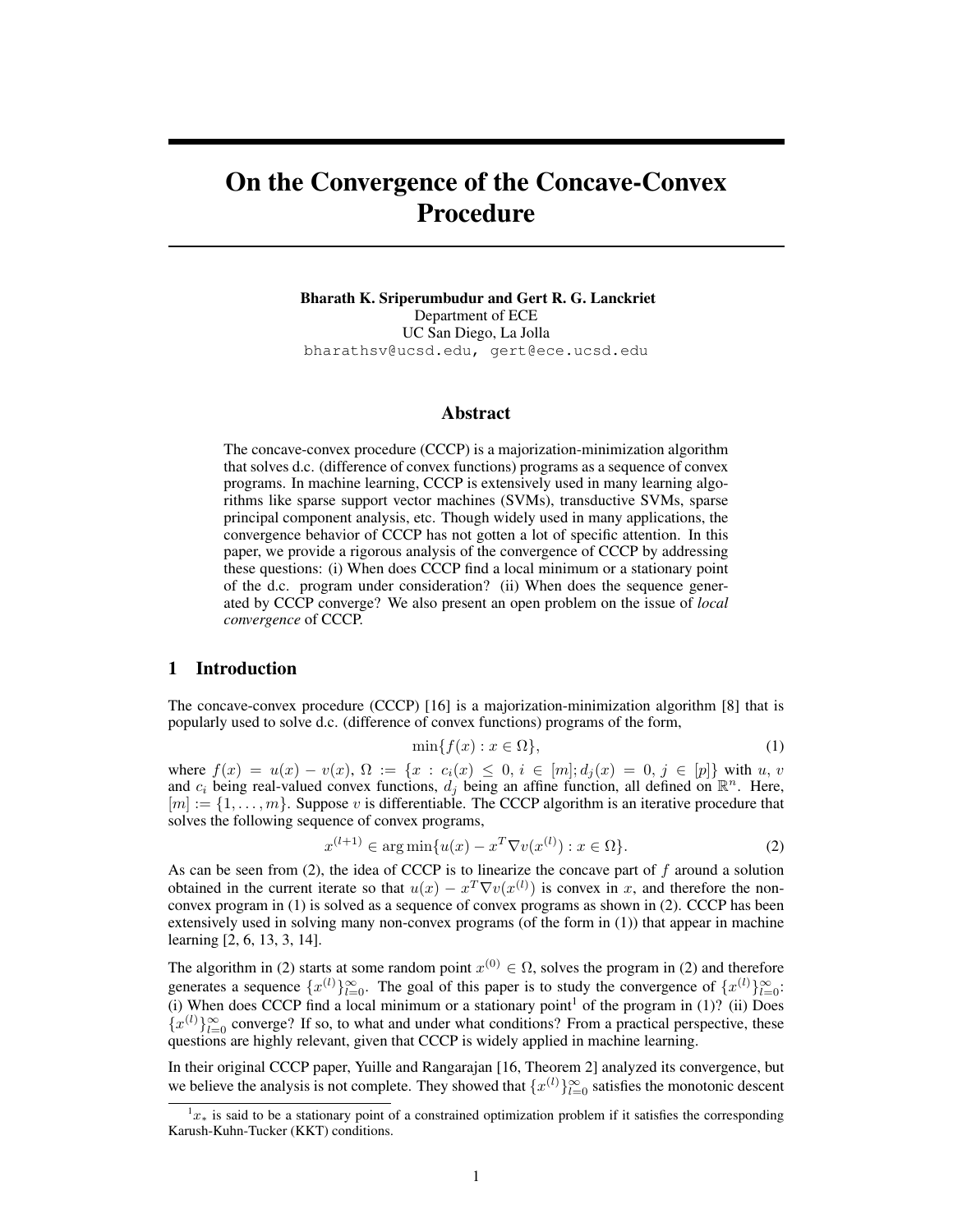property, i.e.,  $f(x^{(l+1)}) \leq f(x^{(l)})$  and argued that this descent property ensures the convergence of  $\{x^{(l)}\}_{l=0}^{\infty}$  to a minimum or saddle point of the program in (1). However, a rigorous proof is not provided, to ensure that their claim holds for all u, v,  ${c_i}$  and  ${d_i}$ . Answering the previous questions, however, requires a rigorous proof of the convergence of CCCP that explicitly mentions the conditions under which it can happen.

In the d.c. programming literature, Pham Dinh and Hoai An [4] proposed a primal-dual subdifferential method called DCA (d.c. algorithm) for solving a general d.c. program of the form  $\min\{u(x) - v(x) : x \in \mathbb{R}^n\}$ , where it is assumed that u and v are proper lower semi-continuous convex functions, which form a larger class of functions than the class of differentiable functions. It can be shown that if  $v$  is differentiable, then DCA exactly reduces to CCCP. Unlike in CCCP, DCA involves constructing two sets of convex programs (called the primal and dual programs) and solving them iteratively in succession such that the solution of the primal is the initialization to the dual and vice-versa. See [4] for details. [4, Theorem 3] proves the convergence of DCA for general d.c. programs. The proof is specialized and technical. It fundamentally relies on d.c. duality, however, outlining the proof in any more detail requires a substantial discussion which would lead us too far here. In this work, we follow a fundamentally different approach and show that the convergence of CCCP, specifically, can be analyzed in a more simple and elegant way, by relying on Zangwill's *global convergence* theory of iterative algorithms. We make some simple assumptions on the functions involved in (1), which are not too restrictive and therefore applicable to many practical situations. The tools employed in our proof are of completely different flavor than the ones used in the proof of DCA convergence: DCA convergence analysis exploits d.c. duality while we use the notion of point-to-set maps as introduced by Zangwill. Zangwill's theory is a powerful and general framework to deal with the convergence issues of iterative algorithms. It has also been used to prove the convergence of the expectation-maximization (EM) algorithm [15], generalized alternating minimization algorithms [7], multiplicative updates in non-negative quadratic programming [12], etc. and is therefore a natural framework to analyze the convergence of CCCP in a more direct way.

The paper is organized as follows. In Section 2, we provide a brief introduction to majorizationminimization (MM) algorithms and show that CCCP is obtained as a particular form of majorizationminimization. In Section 3, we present Zangwill's theory of global convergence, which is a general framework to analyze the convergence behavior of iterative algorithms. This theory is used to address the *global convergence* of CCCP in Section 4. The results in Section 4 are extended in Section 4.1 to analyze the convergence of the *constrained concave-convex procedure* that was proposed by [13] to deal with d.c. programs with d.c. constraints. We briefly discuss the *local convergence* issues of CCCP in Section 5 and conclude the section with an open question.

#### 2 Majorization-minimization

MM algorithms can be thought of as a generalization of the well-known EM algorithm. The general principle behind MM algorithms was first enunciated by the numerical analysts, [10] in the context of line search methods. We refer the reader to a tutorial on MM algorithms [8] and the references therein. The general idea of MM algorithms is as follows. Suppose we want to minimize  $f$  over  $\Omega \subset \mathbb{R}^n$ . The idea is to construct a *majorization function g* over  $\Omega \times \Omega$  such that

$$
f(x) \le g(x, y), \forall x, y \in \Omega \text{ and } f(x) = g(x, x), \forall x \in \Omega.
$$
 (3)

Thus, q as a function of x is an upper bound on f and coincides with f at y. The majorization algorithm corresponding with this majorization function g updates x at iteration  $l$  by

$$
x^{(l+1)} \in \arg\min_{x \in \Omega} g(x, x^{(l)}),\tag{4}
$$

unless we already have  $x^{(l)} \in \arg \min_{x \in \Omega} g(x, x^{(l)})$ , in which case the algorithm stops. The majorization function,  $g$  is usually constructed by using Jensen's inequality for convex functions, the first-order Taylor approximation or the quadratic upper bound principle [1]. However, any other method can also be used to construct  $g$  as long as it satisfies (3). It is easy to show that the above iterative scheme decreases the value of  $f$  monotonically in each iteration, i.e.,

$$
f(x^{(l+1)}) \le g(x^{(l+1)}, x^{(l)}) \le g(x^{(l)}, x^{(l)}) = f(x^{(l)}),
$$
\n(5)

where the first inequality and the last equality follow from (3) while the sandwiched inequality follows from (4). In the following example, we show that CCCP is an MM algorithm for a particular choice of the majorization function, g.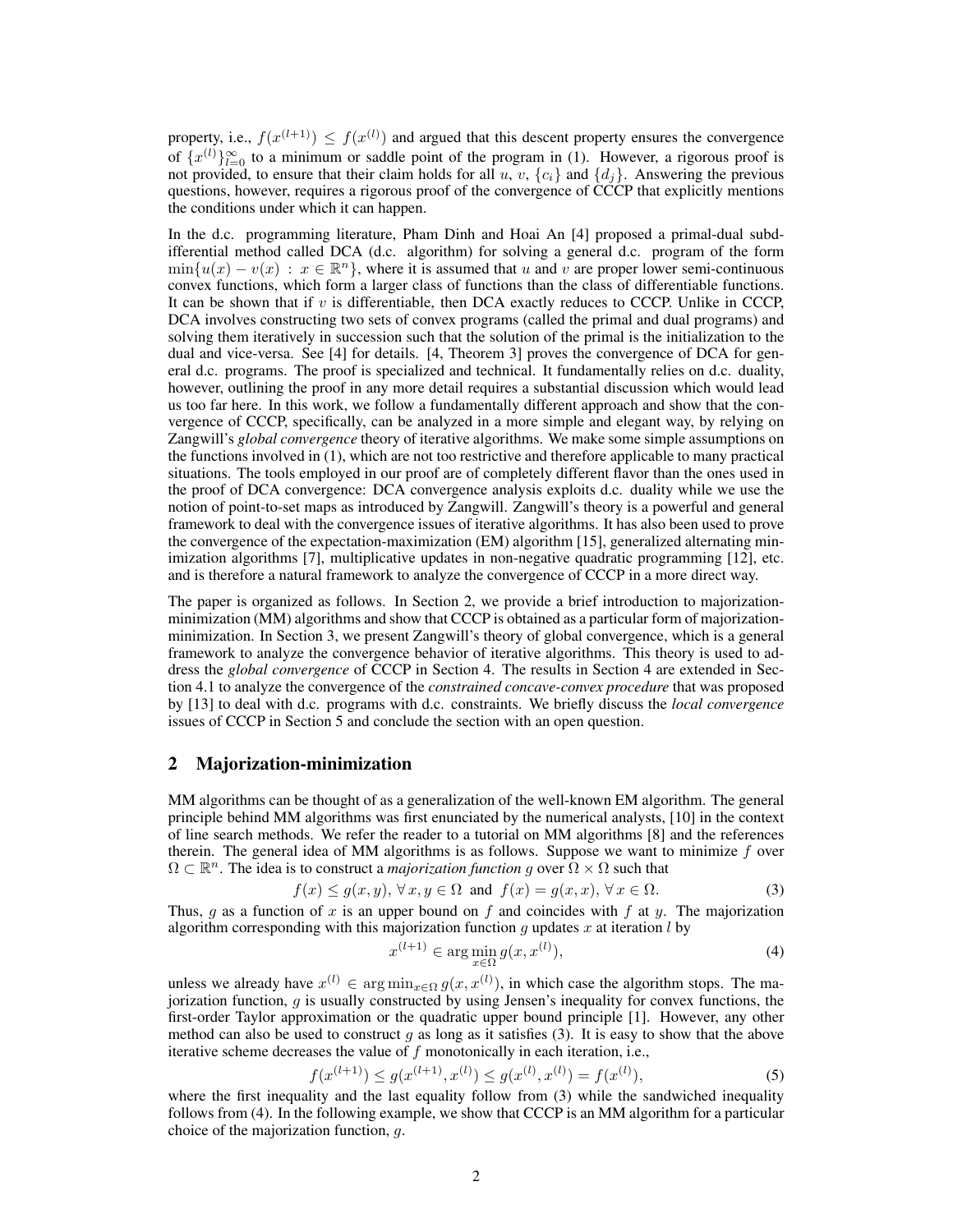**Example 1** (Linear Majorization). Let us consider the optimization problem,  $\min_{x \in \Omega} f(x)$  where  $f = u - v$ , with u and v both real-valued, convex, defined on  $\mathbb{R}^n$  and v differentiable. Since v is *convex, we have*  $v(x) \ge v(y) + (x - y)^T \nabla v(y)$ ,  $\forall x, y \in \Omega$ . Therefore,

$$
f(x) \le u(x) - v(y) - (x - y)^T \nabla v(y) =: g(x, y).
$$
 (6)

*It is easy to verify that* g *is a majorization function of* f*. Therefore, we have*

$$
x^{(l+1)} \in \arg\min_{x \in \Omega} g(x, x^{(l)}) = \arg\min_{x \in \Omega} u(x) - x^T \nabla v(x^{(l)}).
$$
 (7)

*If* Ω *is a convex set, then the above procedure reduces to CCCP, which solves a sequence of convex programs. Suppose* u *and* v *are strictly convex, then a strict descent can be achieved in (5) unless*  $f(x^{(l+1)} = x^{(l)}$ , *i.e.*, if  $x^{(l+1)} \neq x^{(l)}$ , then  $f(x^{(l+1)}) < g(x^{(l+1)}, x^{(l)}) < g(x^{(l)}, x^{(l)}) = f(x^{(l)})$ . The *first strict inequality follows from (6). The strict convexity of* u *leads to the strict convexity of* g *and therefore*  $g(x^{(l+1)}, x^{(l)}) < g(x^{(l)}, x^{(l)})$  *unless*  $x^{(l+1)} = x^{(l)}$ *.* 

## 3 Global convergence theory of iterative algorithms

For an iterative procedure like CCCP to be useful, it must converge to a local optimum or a stationary point from all or at least a significant number of initialization states and not exhibit other nonlinear system behaviors, such as divergence or oscillation. This behavior can be analyzed by using the global convergence theory of iterative algorithms developed by Zangwill [17]. Note that the word "global convergence" is a misnomer. We will clarify it below and also introduce some notation and terminology.

To understand the convergence of an iterative procedure like CCCP, we need to understand the notion of a *set-valued mapping*, or *point-to-set mapping*, which is central to the theory of global convergence. A point-to-set map  $\Psi$  from a set X into a set Y is defined as  $\Psi : X \to \mathscr{P}(Y)$ , which assigns a subset of Y to each point of X, where  $\mathcal{P}(Y)$  denotes the power set of Y. We introduce few definitions related to the properties of point-to-set maps that will be used later. Suppose  $X$  and Y are two topological spaces. A point-to-set map  $\Psi$  is said to be *closed* at  $x_0 \in X$  if  $x_k \to x_0$ as  $k \to \infty$ ,  $x_k \in X$  and  $y_k \to y_0$  as  $k \to \infty$ ,  $y_k \in \Psi(x_k)$ , imply  $y_0 \in \Psi(x_0)$ . This concept of *closure* generalizes the concept of continuity for ordinary point-to-point mappings. A point-to-set map  $\Psi$  is said to be closed on  $S \subset X$  if it is closed at every point of S. A *fixed point* of the map  $\Psi: X \to \mathscr{P}(X)$  is a point x for which  $\{x\} = \Psi(x)$ , whereas a *generalized fixed point* of  $\Psi$  is a point for which  $x \in \Psi(x)$ .  $\Psi$  is said to be *uniformly compact* on X if there exists a compact set H independent of x such that  $\Psi(x) \subset H$  for all  $x \in X$ . Note that if X is compact, then  $\Psi$  is uniformly compact on X. Let  $\phi: X \to \mathbb{R}$  be a continuous function.  $\Psi$  is said to be *monotonic* with respect to  $\phi$  whenever  $y \in \Psi(x)$  implies that  $\phi(y) \leq \phi(x)$ . If, in addition,  $y \in \Psi(x)$  and  $\phi(y) = \phi(x)$  imply that  $y = x$ , then we say that  $\Psi$  is *strictly monotonic*.

Many iterative algorithms in mathematical programming can be described using the notion of pointto-set maps. Let X be a set and  $x_0 \in X$  a given point. Then an *algorithm*, A, with initial point  $x_0$ is a point-to-set map  $A: X \to \mathscr{P}(X)$  which generates a sequence  $\{x_k\}_{k=1}^{\infty}$  via the rule  $x_{k+1} \in$  $A(x_k)$ ,  $k = 0, 1, \ldots$  A is said to be *globally convergent* if *for any chosen initial point*  $x_0$ , the sequence  $\{x_k\}_{k=0}^{\infty}$  generated by  $x_{k+1} \in \mathcal{A}(x_k)$  (or a subsequence) converges to a point for which a necessary condition of optimality holds. The property of global convergence expresses, in a sense, the certainty that the algorithm works. It is very important to stress the fact that it does not imply (contrary to what the term might suggest) convergence to a global optimum for all initial points  $x_0$ .

With the above mentioned concepts, we now state Zangwill's global convergence theorem [17, Convergence theorem A, page 91].

**Theorem 2** ([17]). Let  $A: X \to \mathcal{P}(X)$  be a point-to-set map (an algorithm) that given a point  $x_0 \in X$  generates a sequence  $\{x_k\}_{k=0}^\infty$  through the iteration  $x_{k+1} \in \mathcal{A}(x_k)$ . Also let a solution set Γ ⊂ X *be given. Suppose*

- *(1) All points*  $x_k$  *are in a compact set*  $S \subset X$ *.*
- *(2) There is a continuous function*  $\phi: X \to \mathbb{R}$  *such that:* 
	- *(a)*  $x \notin \Gamma \Rightarrow \phi(y) < \phi(x), \forall y \in \mathcal{A}(x)$ , *(b)*  $x \in \Gamma \Rightarrow \phi(y) \leq \phi(x)$ ,  $\forall y \in \mathcal{A}(x)$ .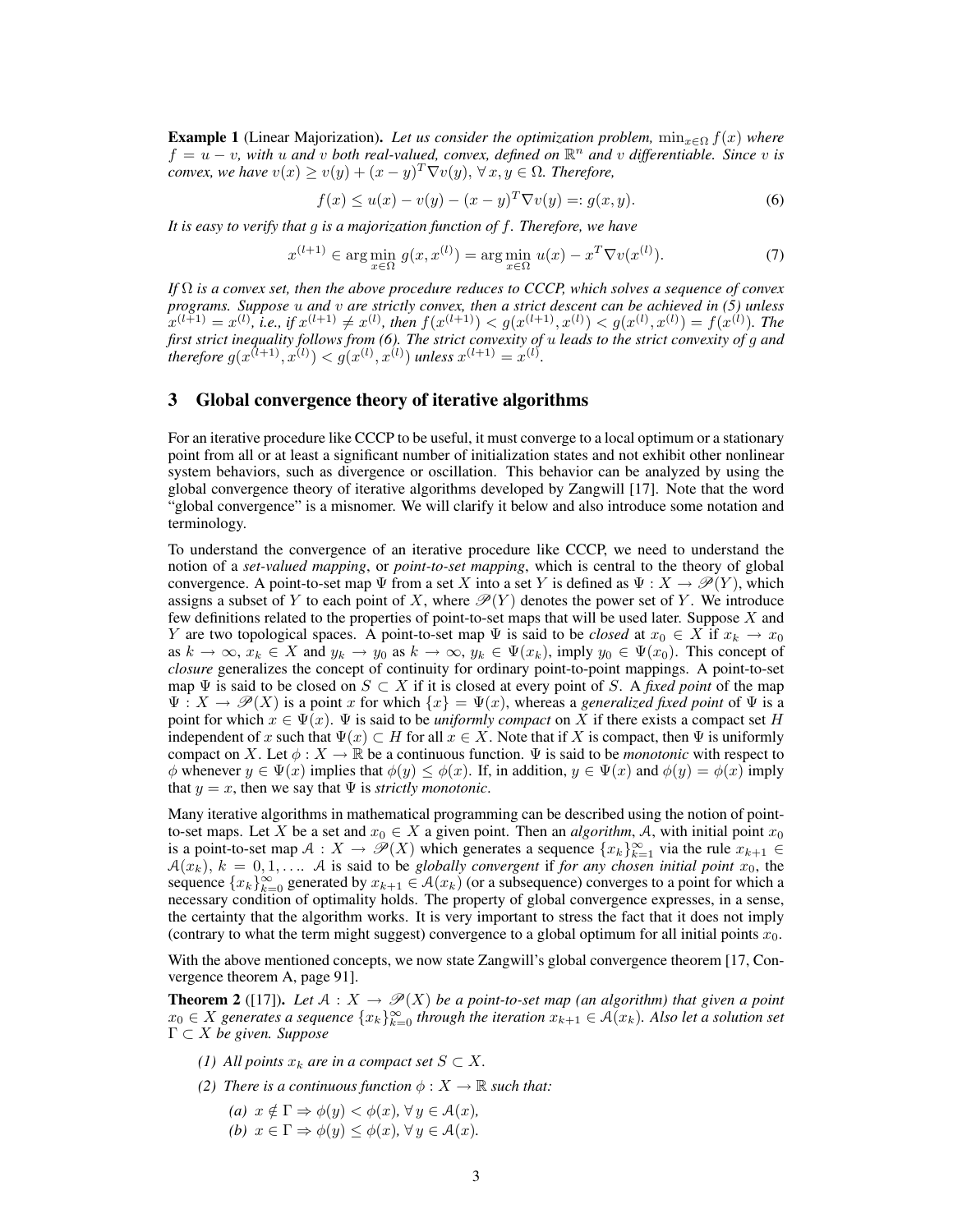*(3) A is closed at*  $x$  *if*  $x \notin \Gamma$ *.* 

*Then the limit of any convergent subsequence of*  ${x_k}_{k=0}^{\infty}$  *is in* Γ. *Furthermore*,  $\lim_{k\to\infty}\phi(x_k)$  =  $\phi(x_*)$  *for all limit points*  $x_*$ .

The general idea in showing the global convergence of an algorithm, A is to invoke Theorem 2 by appropriately defining  $\phi$  and Γ. For an algorithm A that solves the minimization problem,  $\min\{f(x): x \in \Omega\}$ , the solution set,  $\Gamma$  is usually chosen to be the set of corresponding stationary points and  $\phi$  can be chosen to be the objective function itself, i.e., f, if f is continuous. In Theorem 2, the convergence of  $\phi(x_k)$  to  $\phi(x_k)$  does not automatically imply the convergence of  $x_k$ to  $x<sub>*</sub>$ . However, if A is strictly monotone with respect to  $\phi$ , then Theorem 2 can be strengthened by using the following result due to Meyer [9, Theorem 3.1, Corollary 3.2].

**Theorem 3** ([9]). Let  $A : X \to \mathcal{P}(X)$  be a point-to-set map such that A is uniformly compact, *closed and strictly monotone on X, where X is a closed subset of*  $\mathbb{R}^n$ *. If*  $\{x_k\}_{k=0}^\infty$  *is any sequence generated by* A, then all limit points will be fixed points of A,  $\phi(x_k) \to \phi(x_*) =: \phi^*$  *as*  $k \to \infty$ , *where*  $x_*$  *is a fixed point,*  $\|x_{k+1} - x_k\| \to 0$ , and either  $\{x_k\}_{k=0}^\infty$  converges or the set of limit points  $of$   $\{x_k\}_{k=0}^\infty$  *is connected. Define*  $\mathscr{F}(a):=\{x\in\mathscr{F}:\phi(x)=a\}$  where  $\tilde{\mathscr{F}}$  *is the set of fixed points of*  $\hat{A}$ . If  $\hat{\mathscr{F}}(\phi^*)$  is finite, then any sequence  $\{x_k\}_{k=0}^{\infty}$  generated by A converges to some  $x_*$  in  $\hat{\mathscr{F}}(\phi^*)$ .

Both these results just use basic facts of analysis and are simple to prove and understand. Using these results on the global convergence of algorithms, [15] has studied the convergence properties of the EM algorithm, while [7] analyzed the convergence of generalized alternating minimization procedures. In the following section, we use these results to analyze the convergence of CCCP.

## 4 Convergence theorems for CCCP

Let us consider the CCCP algorithm in (2) pertaining to the d.c. program in (1). Let  $A_{cccp}$  be the point-to-set map,  $x^{(l+1)} \in A_{cccp}(x^{(l)})$  such that

$$
\mathcal{A}_{cccp}(y) = \arg\min_{x \in \Omega} u(x) - x^T \nabla v(y),\tag{8}
$$

where  $\Omega := \{x : c_i(x) \leq 0, i \in [m], d_j(x) = 0, j \in [p]\}.$  Let us assume that  $\{c_i\}$  are differentiable convex functions defined on  $\mathbb{R}^n$ . We now present the global convergence theorems for CCCP.

Theorem 4 (Global convergence of CCCP−I). *Let* u *and* v *be real-valued differentiable convex* functions defined on  $\mathbb{R}^n$ . Suppose  $\nabla v$  is continuous. Let  $\{x^{(l)}\}_{l=0}^{\infty}$  be any sequence generated *by*  $A_{cccp}$  *defined by* (8). Suppose  $A_{cccp}$  *is uniformly compact on*  $\Omega$  *and*  $A_{cccp}(x)$  *is nonempty for*  $a_n$  are  $\{x^{(l)}\}_{l=0}^{\infty}$  are an assuming suitable constraint qualification, all the limit points of  $\{x^{(l)}\}_{l=0}^{\infty}$  are *stationary points of the d.c. program in (1). In addition*  $\lim_{l\to\infty}(u(x^{(l)})-v(x^{(l)}))=u(x_*)-v(x_*)$ , *where*  $x_*$  *is some stationary point of*  $A_{cccp}$ *.* 

The idea of the proof is to show that any generalized fixed point of  $A_{cccp}$  is a stationary point of (1) and then use Theorem 2 to analyze the generalized fixed points.

Remark 5. *If* Ω *is compact, then* Acccp *is uniformly compact on* Ω*. In addition, since* u *is continuous on*  $\Omega$ *, by the Weierstrass theorem, it is clear that*  $A_{cccp}(x)$  *is nonempty for any*  $x \in \Omega$  *and therefore is also closed on* Ω*. Therefore, when* Ω *is compact, the result in Theorem 4 follows trivially from Theorem 2.*

In Theorem 4, we considered the generalized fixed points of  $A_{cccp}$ . The disadvantage with this case is that it does not rule out "oscillatory" behavior [9]. To elaborate, we considered  $\{x_*\} \subset \mathcal{A}_{cccp}(x_*)$ . For example, let  $\Omega_0 = \{x_1, x_2\}$  and let  $\mathcal{A}_{cccp}(x_1) = \mathcal{A}_{cccp}(x_2) = \Omega_0$  and  $u(x_1) - v(x_1) =$  $u(x_2) - v(x_2) = 0$ . Then the sequence  $\{x_1, x_2, x_1, x_2, \ldots\}$  could be generated by  $A_{cccp}$ , with the convergent subsequences converging to the generalized fixed points  $x_1$  and  $x_2$ . Such an oscillatory behavior can be avoided if we allow  $A_{cccp}$  to have fixed points instead of generalized fixed points. With appropriate assumptions on  $u$  and  $v$ , the following stronger result can be obtained on the convergence of CCCP through Theorem 3.

Theorem 6 (Global convergence of CCCP−II). *Let* u *and* v *be strictly convex, differentiable func*tions defined on  $\mathbb{R}^n$ . Also assume  $\nabla v$  be continuous. Let  $\{x^{(l)}\}_{l=0}^{\infty}$  be any sequence generated by  $A_{cccp}$  *defined by (8).* Suppose  $A_{cccp}$  *is uniformly compact on*  $\Omega$  *and*  $A_{cccp}(x)$  *is nonempty for*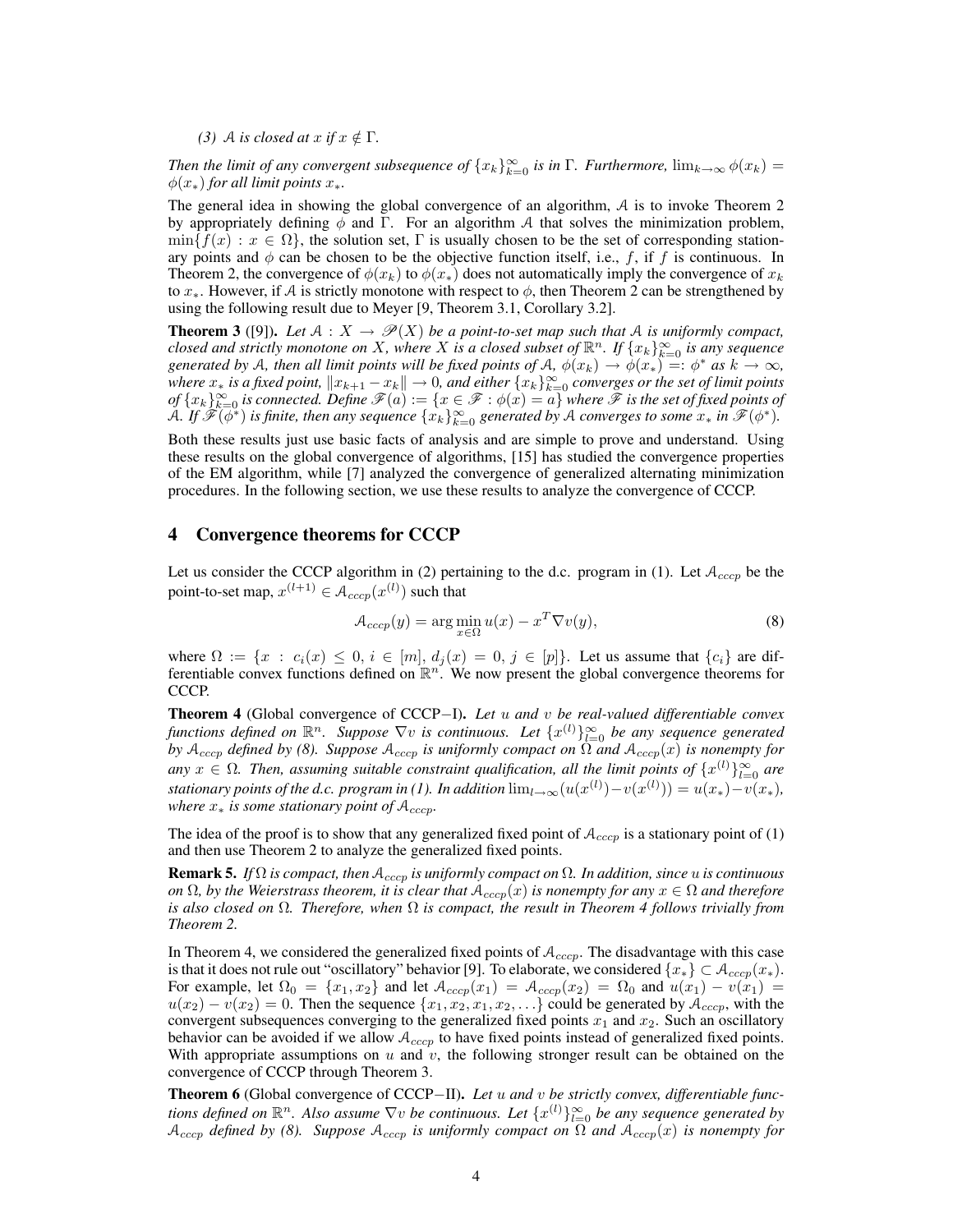any  $x \in \Omega$ . Then, assuming suitable constraint qualification, all the limit points of  $\{x^{(l)}\}_{l=0}^{\infty}$ *are stationary points of the d.c. program in (1),*  $u(x^{(l)}) - v(x^{(l)}) \rightarrow u(x_*) - v(x_*) =: f^*$  $as \, l \to \infty$ , for some stationary point  $x_*, \|x^{(l+1)} - x^{(l)}\| \to 0$ , and either  $\{x^{(l)}\}_{l=0}^{\infty}$  con*verges or the set of limit points of*  $\{x^{(l)}\}_{l=0}^{\infty}$  *is a connected and compact subset of*  $\mathscr{S}(f^*)$ *, where*  $\mathscr{S}(a) := \{x \in \mathscr{S} : u(x) - v(x) = a\}$  *and*  $\mathscr{S}$  *is the set of stationary points of (1). If*  $\mathscr{S}(f^*)$  *is* finite, then any sequence  $\{x^{(l)}\}_{l=0}^{\infty}$  generated by  $A_{cccp}$  converges to some  $x_*$  in  $\mathscr{S}(f^*)$ .

Theorems 4 and 6 answer the questions that we raised in Section 1. These results explicitly provide sufficient conditions on u, v,  ${c_i}$  and  ${d_i}$  under which the CCCP algorithm finds a stationary point of (1) along with the convergence of the sequence generated by the algorithm. From Theorem 6, it should be clear that convergence of  $f(x^{(l)})$  to  $f^*$  does not automatically imply the convergence of  $x^{(l)}$  to  $x_*$ . The convergence in the latter sense requires more stringent conditions like the finiteness of the set of stationary points of (1) that assume the value of  $f^*$ .

#### 4.1 Extensions

So far, we have considered d.c. programs where the constraint set is convex. Let us consider a general d.c. program given by

$$
\min\{u_0(x) - v_0(x) : u_i(x) - v_i(x) \le 0, \, i \in [m]\},\tag{9}
$$

where  $\{u_i\}$ ,  $\{v_i\}$  are real-valued convex and differentiable functions defined on  $\mathbb{R}^n$ . While dealing with kernel methods for missing variables, [13] encountered a problem of the form in (9) for which they proposed a *constrained concave-convex procedure* given by

$$
x^{(l+1)} \in \arg\min\{u_0(x) - \widehat{v_0}(x; x^{(l)}) : u_i(x) - \widehat{v_i}(x; x^{(l)}) \le 0, i \in [m]\},\tag{10}
$$

where  $\hat{v}_i(x; x^{(l)}) := v_i(x^{(l)}) + (x - x^{(l)})^T \nabla v_i(x^{(l)})$ . Note that, similar to CCCP, the algorithm in (10) is a sequence of convex programs. Though [13, Theorem 1] have provided a convergence analysis for the algorithm in (10), it is however not complete due to the fact that the convergence of  $\{x^{(l)}\}_{l=0}^{\infty}$  is assumed. In this subsection, we provide its convergence analysis, following an approach similar to what we did for CCCP by considering a point-to-set map,  $B_{ccp}$  associated with the iterative algorithm in (10), where  $x^{(l+1)} \in \mathcal{B}_{ccp}(x^{(l)})$ . In Theorem 7, we provide the global convergence result for the constrained concave-convex procedure, which is an equivalent version of Theorem 4 for CCCP. We do not provide the stronger version of the result as in Theorem 6 as it can be obtained by assuming strict convexity of  $u_0$  and  $v_0$ .

**Theorem 7** (Global convergence of constrained CCP). Let  $\{u_i\}$ ,  $\{v_i\}$  be real-valued differentiable convex functions on  $\mathbb{R}^n$ . Assume  $\nabla v_0$  to be continuous. Let  $\{x^{(l)}\}_{l=0}^\infty$  be any sequence generated by  $\mathcal{B}_{ccp}$  *defined in (10). Suppose*  $\mathcal{B}_{ccp}$  *is uniformly compact on*  $\Omega := \{x : u_i(x) - v_i(x) \leq 0, i \in [m]\}$ *and*  $B_{ccp}(x)$  *is nonempty for any*  $x \in \Omega$ . Then, assuming suitable constraint qualification, *all the limit points of*  $\{x^{(l)}\}_{l=0}^{\infty}$  *are stationary points of the d.c. program in (9). In addition*  $\lim_{l\to\infty}(u_0(x^{(l)})-v_0(x^{(l)}))=u_0(x_*)-v_0(x_*),$  where  $x_*$  is some stationary point of  $\mathcal{B}_{ccp}$ .

# 5 On the local convergence of CCCP: An open problem

The study so far has been devoted to the global convergence analysis of CCCP and the constrained concave-convex procedure. As mentioned before, we say an algorithm is globally convergent if for *any* chosen starting point,  $x_0$ , the sequence  $\{x_k\}_{k=0}^\infty$  generated by  $x_{k+1} \in \mathcal{A}(x_k)$  converges to a point for which a necessary condition of optimality holds. In the results so far, we have shown that all the limit points of any sequence generated by CCCP (*resp.* its constrained version) are the stationary points (local extrema or saddle points) of the program in  $(1)$  (*resp.* (9)). Suppose, if  $x_0$ is chosen such that it lies in an  $\epsilon$ -neighborhood around a local minima,  $x_*$ , then will the CCCP sequence converge to x∗? If so, what is the rate of convergence? This is the question of *local convergence* that needs to be addressed.

[11] has studied the local convergence of bound optimization algorithms (of which CCCP is an example) to compare the rate of convergence of such methods to that of gradient and second-order methods. In their work, they considered the unconstrained version of CCCP with  $A_{ccCD}$  to be a pointto-point map that is differentiable. They showed that depending on the curvature of u and v, CCCP